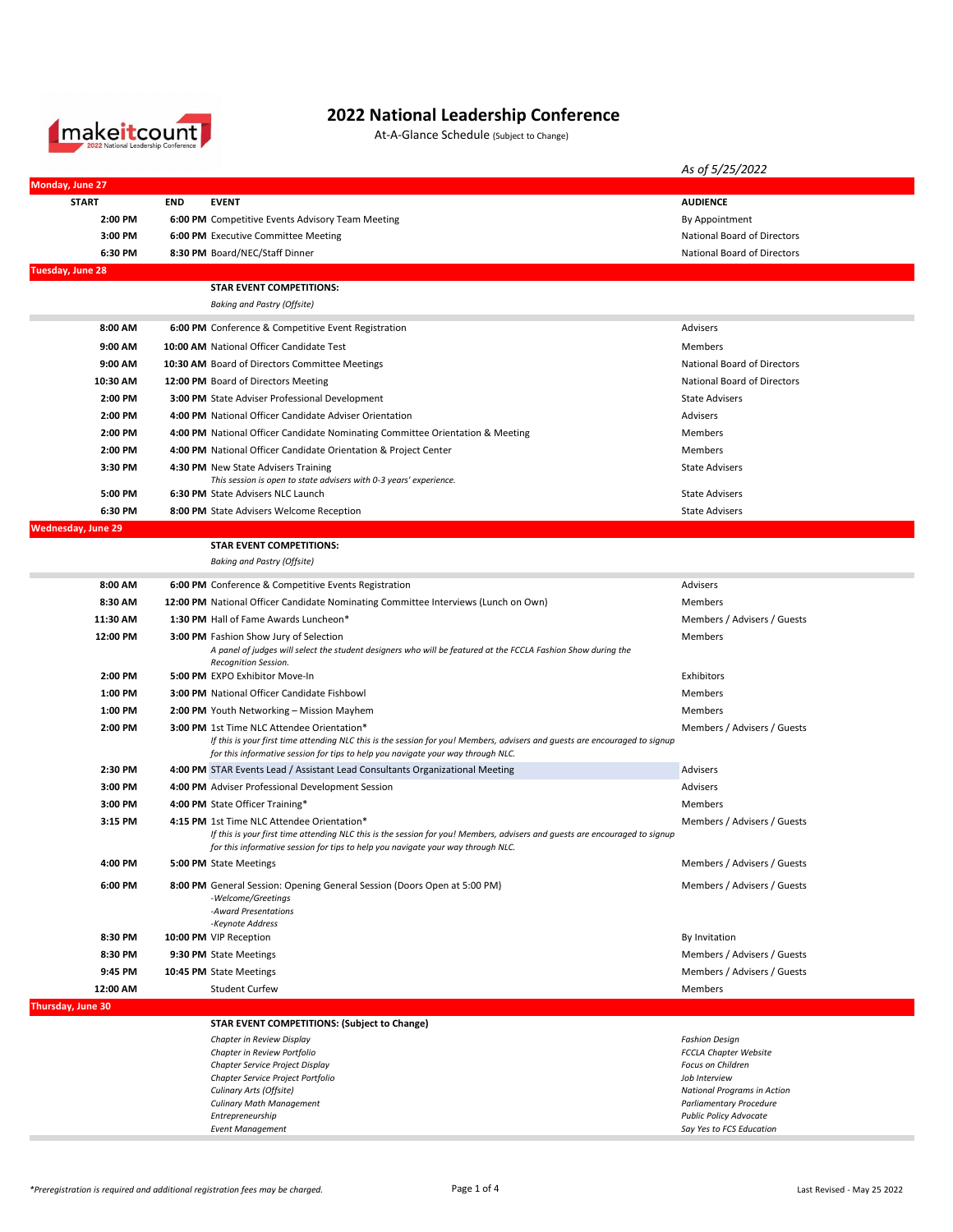| 7:30 AM        | 5:00 PM Conference Registration/Information                                                                                                                                                                                                                                                                                                                                                                                                                       | Advisers                                  |  |
|----------------|-------------------------------------------------------------------------------------------------------------------------------------------------------------------------------------------------------------------------------------------------------------------------------------------------------------------------------------------------------------------------------------------------------------------------------------------------------------------|-------------------------------------------|--|
| 7:30 AM        | 8:30 AM STAR Events Room Consultants, Evaluators and Volunteers Meeting                                                                                                                                                                                                                                                                                                                                                                                           | As Assigned - Members / Advisers / Guests |  |
| 8:00 AM        | 9:15 AM Voting Delegate Orientation                                                                                                                                                                                                                                                                                                                                                                                                                               | Members                                   |  |
| 7:30 AM        | 4:00 PM EXPO                                                                                                                                                                                                                                                                                                                                                                                                                                                      | Members / Advisers / Guests               |  |
| 8:00 AM        | 4:00 PM FCCLA Store                                                                                                                                                                                                                                                                                                                                                                                                                                               | Members / Advisers / Guests               |  |
| 8:30 AM        | 9:15 AM FCCLA/LifeSmarts Knowledge Bowl Volunteer Orientation                                                                                                                                                                                                                                                                                                                                                                                                     | As Assigned - Members / Advisers / Guests |  |
| 9:00 AM        | 11:45 AM Red Talks Presentations                                                                                                                                                                                                                                                                                                                                                                                                                                  | Members / Advisers / Guests               |  |
|                | Great Plains IDEA is a Great Idea for YOU! - Presented by Amana Holland, Texas Tech University-<br>-Constructing an Emotional First Aid Kit - Presented by Amber Hoff, Student Member, Parkston FCCLA<br>-Just Do You, For You - Presented by Logan Kennedy, Student Member<br>-"In 20 Years, I'm Going To Be" - Presented by Chef Paola Tello, Auguste Escoffier<br>-Let Your Skills Work For You- Presented by Kylie Arnett, Student Member, Logan HS FCCLA     |                                           |  |
| 9:00 AM        | 11:45 AM Youth Workshops<br>-Dress for Success - Presented by Men's Wearhouse<br>-Ace the Interview - Presented by FIDM<br>-Presentation by Lead4Change<br>-Presentation by Trevor Bergman, We Help Two<br>-Presentation by Michelle Anderson, National Road Safety Foundation<br>-Presentation by Marisa Marsey, Johnson & Wales<br>-Presentation by Campaign for Tobacco-Free Kids<br>-Presentation by Sullivan Univesity                                       | Members / Advisers / Guests               |  |
| 9:00 AM        | 4:00 PM STAR Event Competitions                                                                                                                                                                                                                                                                                                                                                                                                                                   | Members                                   |  |
| 9:30 AM        | 10:00 AM FCCLA/LifeSmarts Knowledge Bowl Team Orientation                                                                                                                                                                                                                                                                                                                                                                                                         | Members                                   |  |
| 10:00 AM       | 12:30 PM FCCLA/LifeSmarts Knowledge Bowl Pool Play                                                                                                                                                                                                                                                                                                                                                                                                                | Members / Advisers / Guests               |  |
| 11:00 AM       | 2:00 PM Lunch Concessions                                                                                                                                                                                                                                                                                                                                                                                                                                         | Members / Advisers / Guests               |  |
| 1:30 PM        | 3:15 PM FCCLA/LifeSmarts Knowledge Bowl Quarterfinals, Semifinals, and 3rd Place Match                                                                                                                                                                                                                                                                                                                                                                            | Members / Advisers / Guests               |  |
| 2:00 PM        | 3:30 PM Youth Workshops<br>-Presentation by FranklinCovey<br>-Presentation by ACTE<br>-Presentation by CareerSafe<br>and more                                                                                                                                                                                                                                                                                                                                     | Members / Advisers / Guests               |  |
| 2:00 PM        | <b>3:45 PM Red Talks Presentations</b>                                                                                                                                                                                                                                                                                                                                                                                                                            | Members / Advisers / Guests               |  |
| 2:00 PM        | Fun 15-minute workshops led by youth, advisers, exhibitors and partners.<br>3:45 PM Best Practice Exchange                                                                                                                                                                                                                                                                                                                                                        | Advisers                                  |  |
| 4:00 PM        | Round table networking sessions on varous topics facing advisers today<br>4:30 PM Voting Delegate Check-In                                                                                                                                                                                                                                                                                                                                                        | Members                                   |  |
| 4:30 PM        | 5:30 PM General Session: Business Session (Doors Open at 4:00 PM)<br>-Business Report                                                                                                                                                                                                                                                                                                                                                                             | Members/Advisers/Guests                   |  |
|                | -FCCLA/LifeSmarts Knowledge Bowl Finals                                                                                                                                                                                                                                                                                                                                                                                                                           |                                           |  |
| 7:30 PM        | 10:00 PM Special Event: Run4Red 5K Run/Walk*                                                                                                                                                                                                                                                                                                                                                                                                                      | Members / Advisers / Guests               |  |
| 12:00 AM       | <b>Student Curfew</b>                                                                                                                                                                                                                                                                                                                                                                                                                                             | <b>Members</b>                            |  |
| Friday, July 1 |                                                                                                                                                                                                                                                                                                                                                                                                                                                                   |                                           |  |
|                | STAR EVENT COMPETITIONS: (Events subject to change)                                                                                                                                                                                                                                                                                                                                                                                                               |                                           |  |
|                | Career Investigation                                                                                                                                                                                                                                                                                                                                                                                                                                              | <b>Instructional Video</b>                |  |
|                | Culinary Arts (Offsite)                                                                                                                                                                                                                                                                                                                                                                                                                                           | Leadership                                |  |
|                | Digital Stories for Change                                                                                                                                                                                                                                                                                                                                                                                                                                        | <b>Professional Presentation</b>          |  |
|                | <b>Early Childhood Education</b>                                                                                                                                                                                                                                                                                                                                                                                                                                  | <b>Nutrition and Wellness</b>             |  |
|                | <b>Fashion Construction</b>                                                                                                                                                                                                                                                                                                                                                                                                                                       | Promote and Publicize FCCLA!              |  |
|                | <b>Food Innovations</b>                                                                                                                                                                                                                                                                                                                                                                                                                                           | Repurpose and Redesign                    |  |
|                | Hospitality, Tourism, Recreation                                                                                                                                                                                                                                                                                                                                                                                                                                  | <b>Sports Nutrition</b>                   |  |
|                | <b>Interior Design</b>                                                                                                                                                                                                                                                                                                                                                                                                                                            | <b>Sustainability Challenge</b>           |  |
|                | <b>Interpersonal Communications</b>                                                                                                                                                                                                                                                                                                                                                                                                                               | <b>Teach and Train</b>                    |  |
| 7:30 AM        | 5:00 PM Conference Registration/Information                                                                                                                                                                                                                                                                                                                                                                                                                       | Advisers                                  |  |
| 7:30 AM        | 8:30 AM STAR Events Room Consultants, Evaluators and Volunteers Meeting                                                                                                                                                                                                                                                                                                                                                                                           | As Assigned - Members / Advisers / Guests |  |
| 8:00 AM        | 8:45 AM National Officer Candidates Meet & Greet (All are Welcome)                                                                                                                                                                                                                                                                                                                                                                                                | Members / Advisers / Guests               |  |
| 7:30 AM        | 4:00 PM EXPO                                                                                                                                                                                                                                                                                                                                                                                                                                                      | Members / Advisers / Guests               |  |
| 8:00 AM        | 4:00 PM FCCLA Store                                                                                                                                                                                                                                                                                                                                                                                                                                               | Members / Advisers / Guests               |  |
| 9:00 AM        | 10:45 AM Red Talks Presentations<br>-Body Walk: Staying Healthy is Easy and Fun - Presented by Haeleigh Mulder, Student Member, Wessington Springs<br>Senior FCCLA Chapter<br>-A Day in the Life of a Red Raider - Presented by Amanda Holland, Texas Tech University<br>-Honoring Military and Their Families In Your Hometown - Presented by Carissa Scheel, Student Member, Wessington<br>Springs Senior FCCLA Chapter<br>-Presentation by Sullivan University | Members / Advisers / Guests               |  |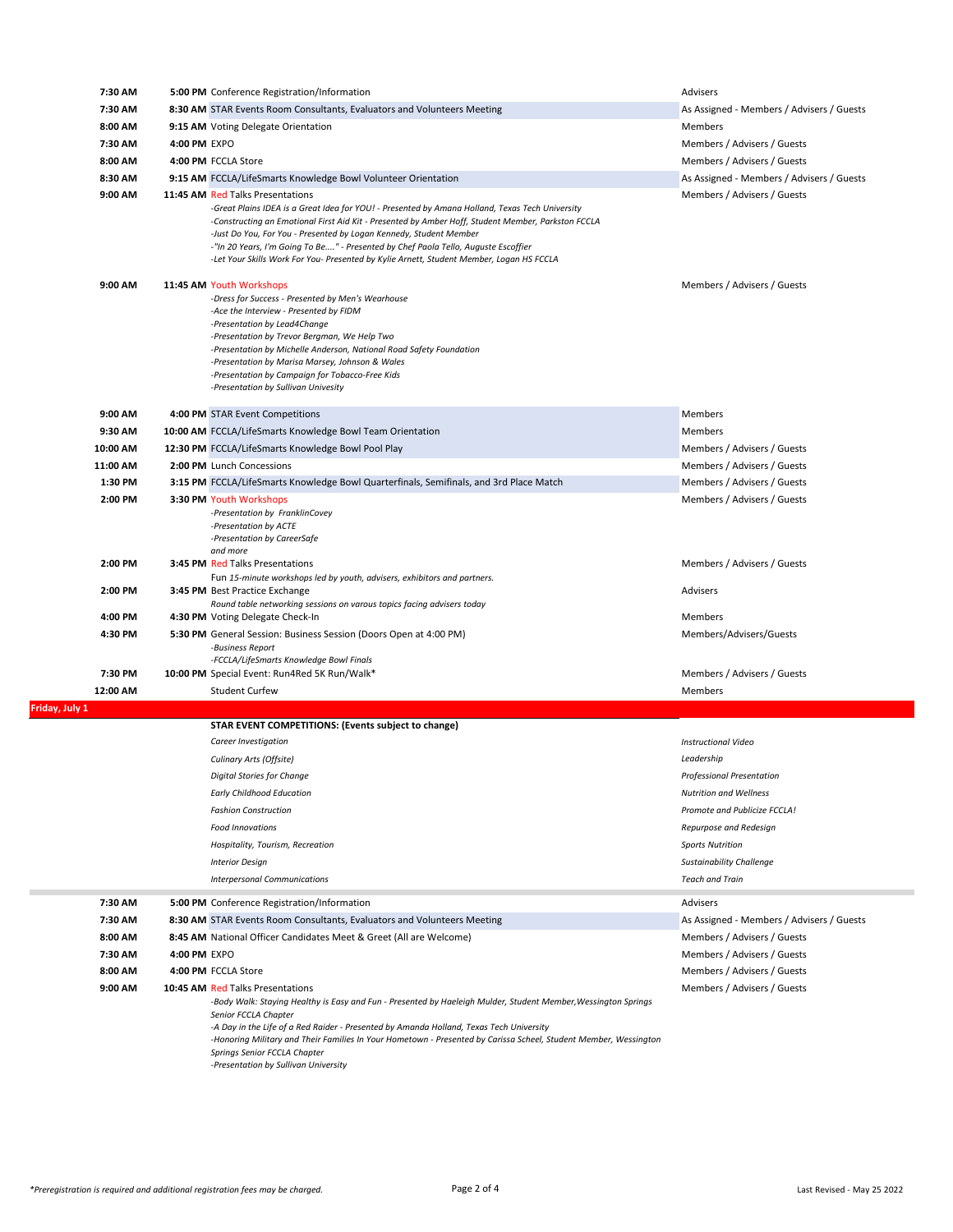| 9:00 AM          | 11:00 AM Youth Workshops<br>-Dress for Success- Presented by Men's Wearhouse<br>-Ace the Interview - Presented by FIDM<br>-Don't NAP on Parliamentary Procedure - Presented by Thalia Yanez<br>Traffic Safety Trivia Game Show: Team Up, Take Action, Save Lives! - Presented by Brian Delaney, NTSB-                                                                                                                                                                                                                                                                                                                                                                                                                                                                                                                                                                                                                                                                                                                                                                                                               | Members / Advisers / Guests |
|------------------|---------------------------------------------------------------------------------------------------------------------------------------------------------------------------------------------------------------------------------------------------------------------------------------------------------------------------------------------------------------------------------------------------------------------------------------------------------------------------------------------------------------------------------------------------------------------------------------------------------------------------------------------------------------------------------------------------------------------------------------------------------------------------------------------------------------------------------------------------------------------------------------------------------------------------------------------------------------------------------------------------------------------------------------------------------------------------------------------------------------------|-----------------------------|
| 9:00 AM          | -Presentation by Trevor Bergman, We Help Two<br>11:00 AM Best Practice Exchanges<br>Round table networking sessions on varous topics facing advisers today                                                                                                                                                                                                                                                                                                                                                                                                                                                                                                                                                                                                                                                                                                                                                                                                                                                                                                                                                          | Advisers                    |
| 9:00 AM          | 11:00 AM National Officer Candidate Networking (Voting Delegates Only)                                                                                                                                                                                                                                                                                                                                                                                                                                                                                                                                                                                                                                                                                                                                                                                                                                                                                                                                                                                                                                              | <b>Voting Delegates</b>     |
| 9:00 AM          | 4:00 PM STAR Event Competitions                                                                                                                                                                                                                                                                                                                                                                                                                                                                                                                                                                                                                                                                                                                                                                                                                                                                                                                                                                                                                                                                                     | Members                     |
| 11:00 AM         | 2:00 PM Lunch Concessions                                                                                                                                                                                                                                                                                                                                                                                                                                                                                                                                                                                                                                                                                                                                                                                                                                                                                                                                                                                                                                                                                           | Members / Advisers / Guests |
| 12:00 PM         | 12:30 PM Voting Delegate Check-In                                                                                                                                                                                                                                                                                                                                                                                                                                                                                                                                                                                                                                                                                                                                                                                                                                                                                                                                                                                                                                                                                   | Members                     |
| 12:30 PM         | 1:45 PM National Officer Candidate Speeches - Group A                                                                                                                                                                                                                                                                                                                                                                                                                                                                                                                                                                                                                                                                                                                                                                                                                                                                                                                                                                                                                                                               | Members / Advisers / Guests |
| 12:30 PM         | 1:45 PM National Officer Candidate Teambuilding - Group B                                                                                                                                                                                                                                                                                                                                                                                                                                                                                                                                                                                                                                                                                                                                                                                                                                                                                                                                                                                                                                                           | Members                     |
| 2:00 PM          | 3:00 PM National Candidate Speeches - Group B                                                                                                                                                                                                                                                                                                                                                                                                                                                                                                                                                                                                                                                                                                                                                                                                                                                                                                                                                                                                                                                                       | Members / Advisers / Guests |
| 2:00 PM          | 3:00 PM National Candidate Teambuilding - Group A                                                                                                                                                                                                                                                                                                                                                                                                                                                                                                                                                                                                                                                                                                                                                                                                                                                                                                                                                                                                                                                                   | Members                     |
| 2:00 PM          | <b>3:15 PM Red Talks Presentations</b><br>-Summer Sewing Camp Fundraiser - Presented by Lisa Favalora, OSU graduate<br>-Bingo Lingo - Presented by Renny Huang, Indiana District 9 VP of Public Relations                                                                                                                                                                                                                                                                                                                                                                                                                                                                                                                                                                                                                                                                                                                                                                                                                                                                                                           | Members / Advisers / Guests |
| 2:00 PM          | 3:15 PM Youth Workshops<br>-What I Wish I Knew When I Went to College - Presented by Brisa Hernandez, Past National Executive Council<br>-Make Your Relationships Count - Presented by Lisa Costa, Idaho Division of Career Technical Education<br>-Presentation by FIDM<br>-Presentation by Lead4Change                                                                                                                                                                                                                                                                                                                                                                                                                                                                                                                                                                                                                                                                                                                                                                                                            | Members / Advisers / Guests |
| 4:00 PM          | 7:00 PM EXPO Exhibitor Move-Out                                                                                                                                                                                                                                                                                                                                                                                                                                                                                                                                                                                                                                                                                                                                                                                                                                                                                                                                                                                                                                                                                     | Exhibitors                  |
| 4:00 PM          | 4:45 PM State Meetings                                                                                                                                                                                                                                                                                                                                                                                                                                                                                                                                                                                                                                                                                                                                                                                                                                                                                                                                                                                                                                                                                              | Members / Advisers / Guests |
| 5:00 PM          | 5:45 PM State Meetings                                                                                                                                                                                                                                                                                                                                                                                                                                                                                                                                                                                                                                                                                                                                                                                                                                                                                                                                                                                                                                                                                              | Members / Advisers / Guests |
| 5:00 PM          | 6:30 PM National Executive Council Elections                                                                                                                                                                                                                                                                                                                                                                                                                                                                                                                                                                                                                                                                                                                                                                                                                                                                                                                                                                                                                                                                        | Members                     |
|                  | Night Open for Dinner, Sightseeing and Tours                                                                                                                                                                                                                                                                                                                                                                                                                                                                                                                                                                                                                                                                                                                                                                                                                                                                                                                                                                                                                                                                        |                             |
| 12:00 AM         | <b>Student Curfew</b>                                                                                                                                                                                                                                                                                                                                                                                                                                                                                                                                                                                                                                                                                                                                                                                                                                                                                                                                                                                                                                                                                               | Members                     |
| Saturday, July 2 |                                                                                                                                                                                                                                                                                                                                                                                                                                                                                                                                                                                                                                                                                                                                                                                                                                                                                                                                                                                                                                                                                                                     |                             |
| 7:00 AM          | 7:30 AM National Officer Candidate Letter Drop #2                                                                                                                                                                                                                                                                                                                                                                                                                                                                                                                                                                                                                                                                                                                                                                                                                                                                                                                                                                                                                                                                   | Members                     |
| 7:30 AM          | 5:00 PM Conference Registration/Information                                                                                                                                                                                                                                                                                                                                                                                                                                                                                                                                                                                                                                                                                                                                                                                                                                                                                                                                                                                                                                                                         | Advisers                    |
| 7:30 AM          | 8:30 AM Adviser Professional Development: Diversity Training                                                                                                                                                                                                                                                                                                                                                                                                                                                                                                                                                                                                                                                                                                                                                                                                                                                                                                                                                                                                                                                        | Advisers                    |
| 8:00 AM          | 8:30 AM Spotlight on Projects & STAR Events - Participant Check-In                                                                                                                                                                                                                                                                                                                                                                                                                                                                                                                                                                                                                                                                                                                                                                                                                                                                                                                                                                                                                                                  | Members                     |
| 8:00 AM          | 11:00 AM FCCLA Store                                                                                                                                                                                                                                                                                                                                                                                                                                                                                                                                                                                                                                                                                                                                                                                                                                                                                                                                                                                                                                                                                                | Members / Advisers / Guests |
| 8:30 AM          | 10:30 AM Youth Spotlight on Projects & STAR Events                                                                                                                                                                                                                                                                                                                                                                                                                                                                                                                                                                                                                                                                                                                                                                                                                                                                                                                                                                                                                                                                  | Members                     |
| 8:30 AM          | - View program award winning projects and highlighted STAR Event projects<br>10:30 AM Youth Workshops<br>-The Ultimate Leadership Toolkit - Presented by the 2021-2022 National Executive Council<br>-Make Members Recruitment Count - Presented by Sarah Leon, Student Member, Logan High FCCLA<br>-Life Happens: Dealing with Change - Presented by Amanda Raphaella Ibanez, Student Member<br>-Ethics Training - Presented by Leadership Training Team<br>-Perfection in Progress - Presented by Zamya Delamar, Student Member<br>-Make Your Advocacy Skills Count - Presented Ally Sedlacek and Harleigh Clausse, Nebraska State Officers<br>-Overcoming Unattainable Standards - Presented Grant Hubley<br>-Nacho Average Cheese Board- Presented by Rylie Jantzen, Ringwood FCCLA<br>-Disabilities -Presented by Bailey Bradley, Student Member<br>-"Gratitude" - A Gratefule Practice -Presented by Jayli Stayton, Student Member, Pine Island FCCLA<br>-Fun with "Fun"draising - Presented by Haeleigh Mulder, Student Member, Wessington Springs Senior FCCLA<br>-Presentation by Leadership Training Team | Members                     |
| 8:30 AM          | 10:30 AM State Officer Networking*                                                                                                                                                                                                                                                                                                                                                                                                                                                                                                                                                                                                                                                                                                                                                                                                                                                                                                                                                                                                                                                                                  | Members                     |
| 8:30 AM          | 10:30 AM State & Chapter Adviser Networking Roundtables<br>- Roundtable discussions led by advisers and partners<br>- Chapter Adviser Board of Directors Representative Vote                                                                                                                                                                                                                                                                                                                                                                                                                                                                                                                                                                                                                                                                                                                                                                                                                                                                                                                                        | Advisers                    |
| 8:30 AM          | 10:30 AM American Culinary Federation Certification Exams*(Certified Foundational Pastry Cook & Certified<br>Foundational Cook) (Open to Baking & Pastry and Culinary Arts competitors only)                                                                                                                                                                                                                                                                                                                                                                                                                                                                                                                                                                                                                                                                                                                                                                                                                                                                                                                        | Members                     |
| 9:30 AM          | 10:30 AM Adviser Professional Development: Diversity Training                                                                                                                                                                                                                                                                                                                                                                                                                                                                                                                                                                                                                                                                                                                                                                                                                                                                                                                                                                                                                                                       | Advisers                    |
| 9:30 AM          | 10:30 AM State Adviser Professional Development                                                                                                                                                                                                                                                                                                                                                                                                                                                                                                                                                                                                                                                                                                                                                                                                                                                                                                                                                                                                                                                                     | <b>State Advisers</b>       |
| 11:00 AM         | 1:00 PM General Session: Recognition Session (Doors Open at 10:30 AM)<br>-Say Yes to FCS Signing Ceremony<br>-Fashion Show<br>- Award Presentations (Adviser, Membership, etc.)                                                                                                                                                                                                                                                                                                                                                                                                                                                                                                                                                                                                                                                                                                                                                                                                                                                                                                                                     | Members / Advisers / Guests |
| 1:00 PM          | -Introduction of 2022-2023 National Executive Council<br>3:00 PM Lunch On Own                                                                                                                                                                                                                                                                                                                                                                                                                                                                                                                                                                                                                                                                                                                                                                                                                                                                                                                                                                                                                                       |                             |
| 2:30 PM          | 9:00 PM Special Event: San Diego Zoo*                                                                                                                                                                                                                                                                                                                                                                                                                                                                                                                                                                                                                                                                                                                                                                                                                                                                                                                                                                                                                                                                               | Members / Advisers / Guests |
| 12:00 AM         | <b>Student Curfew</b>                                                                                                                                                                                                                                                                                                                                                                                                                                                                                                                                                                                                                                                                                                                                                                                                                                                                                                                                                                                                                                                                                               | Members                     |
| Sunday, July 3   |                                                                                                                                                                                                                                                                                                                                                                                                                                                                                                                                                                                                                                                                                                                                                                                                                                                                                                                                                                                                                                                                                                                     |                             |